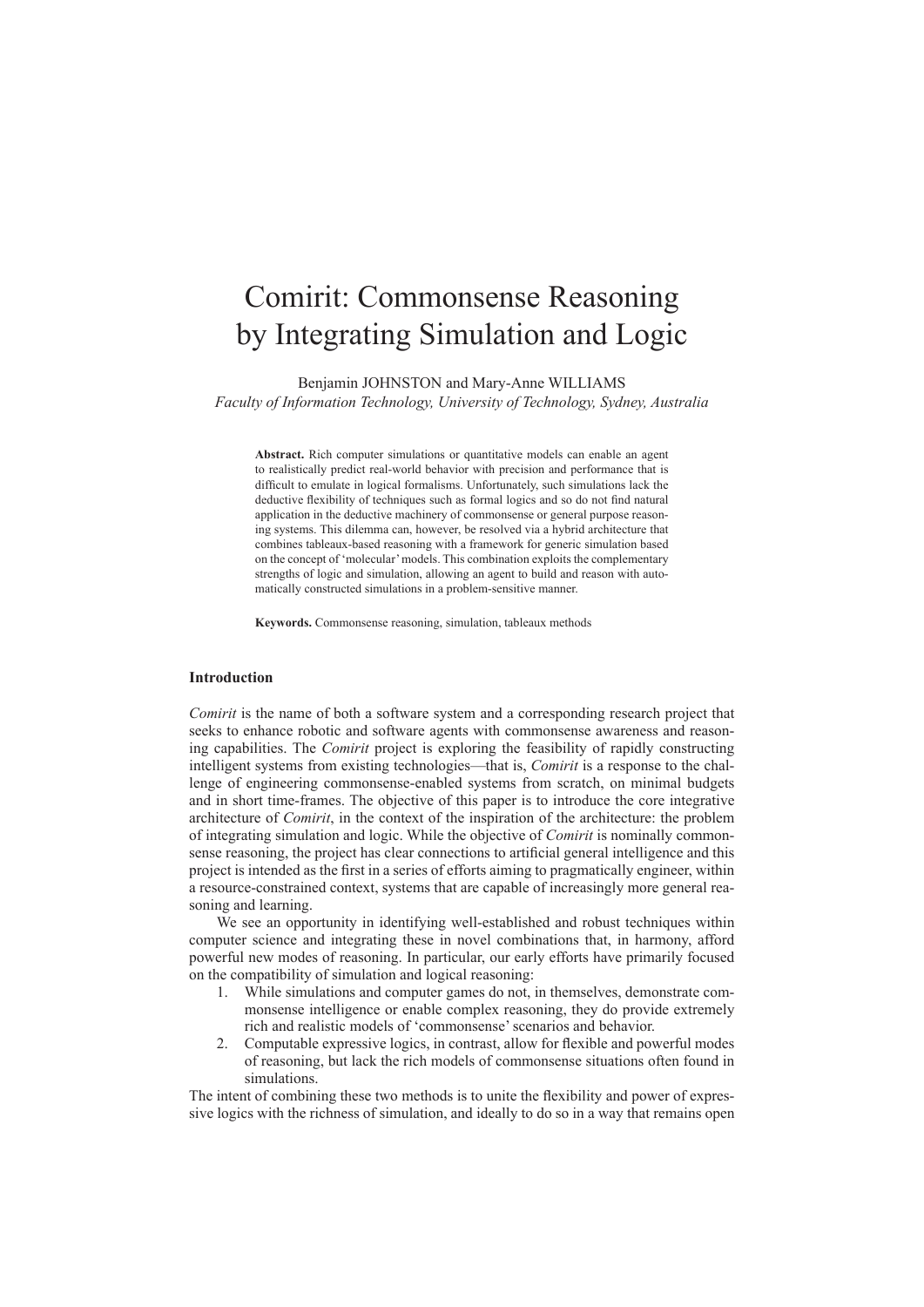to later inclusion of other forms of reasoning.

It turns out that tableaux approaches to automated reasoning provide an effective basis for successful integration of logic and simulation. Tableaux systems are constructive methods for finding contradictions—they attempt to find possible models or worlds in which a logical formula is inconsistent. It is these worlds that form the crux of integration: rather than merely limiting the tableaux search to worlds that lead to logical inconsistency, these possible worlds can also be tested for inconsistency under simulation (or, in fact, inconsistency under a wide range of techniques).

Unfortunately, the technicalities of implementing such an integrated system can overwhelm the simplicity of this idea. In this paper we describe a strategy for managing this complexity: we generalize the basic principles of tableaux systems so that a branch of the tableaux can contain not just logical terms but also simulation data, notes, functions and even the tableaux expansion rules.

 In the following two sections (Section 2 and Section 3), we comprehensively motivate the architecture and briefly review the preliminaries. We then describe the conceptual details of the architecture in Section 4. In Section 5 we describe our experiences with the prototypes that we have built, concluding with a brief discussion of future directions in Section 6.

## **1. Background**

While our objective is commonsense intelligence, we do not intend to belabor the philosophical question of what precisely is meant by 'commonsense' or 'intelligence'. Generally speaking, our intent is to develop software and robotic agents with sufficient know-how to appropriately respond to novel problems caused by the open-ended constraints of the real-world. That is, our emphasis is not on capturing commonly known factual knowledge ("Who is the Queen of England?"), but to create systems with real-world 'know-how' ("How can I safely rescue this person?").

In lieu of a rigorous definition of commonsense intelligence, we make use of benchmark problems and analyze system performance in applied situations to evaluate and motivate our work. Morgenstern [1] provides a range of commonsense benchmark problems, contributed by many researchers, that involve naïve or commonsense knowledge about matters including planning, physics and psychology. While many of these 'challenge problems' require general purpose problem solving skills, they are presented within restricted domains and with only moderate complexity such that they are useful for benchmarking formalisms, theories and components (as opposed to entire systems). Entire systems may be benchmarked in realistic open-ended scenarios such as competitions like RoboCup Rescue, RoboCup @ Home and the DARPA Grand Challenges. Physical and spatial reasoning play a significant part in all of these problems, however such problems also include aspects of naïve human psychology, economics, game theory, agent behavior, planning and potentially general purpose problem solving. Existing approaches to these benchmarks and challenges tend to rely on significant human engineering: either in the form of large scale manual knowledge elicitation (*e.g.*, [2,3]) or by manually engineering implicit (and task specific) commonsense 'know-how' into the low-level faculties of the robot architecture (*e.g.*, [4]). The effort required and the brittleness of these existing approaches is unacceptable for our purposes.

We observe, however, that modern simulations—computer games, computer animations and virtual worlds—have increasingly detailed, life-like environments that sometimes resemble the very situations described in benchmark problems. While simulations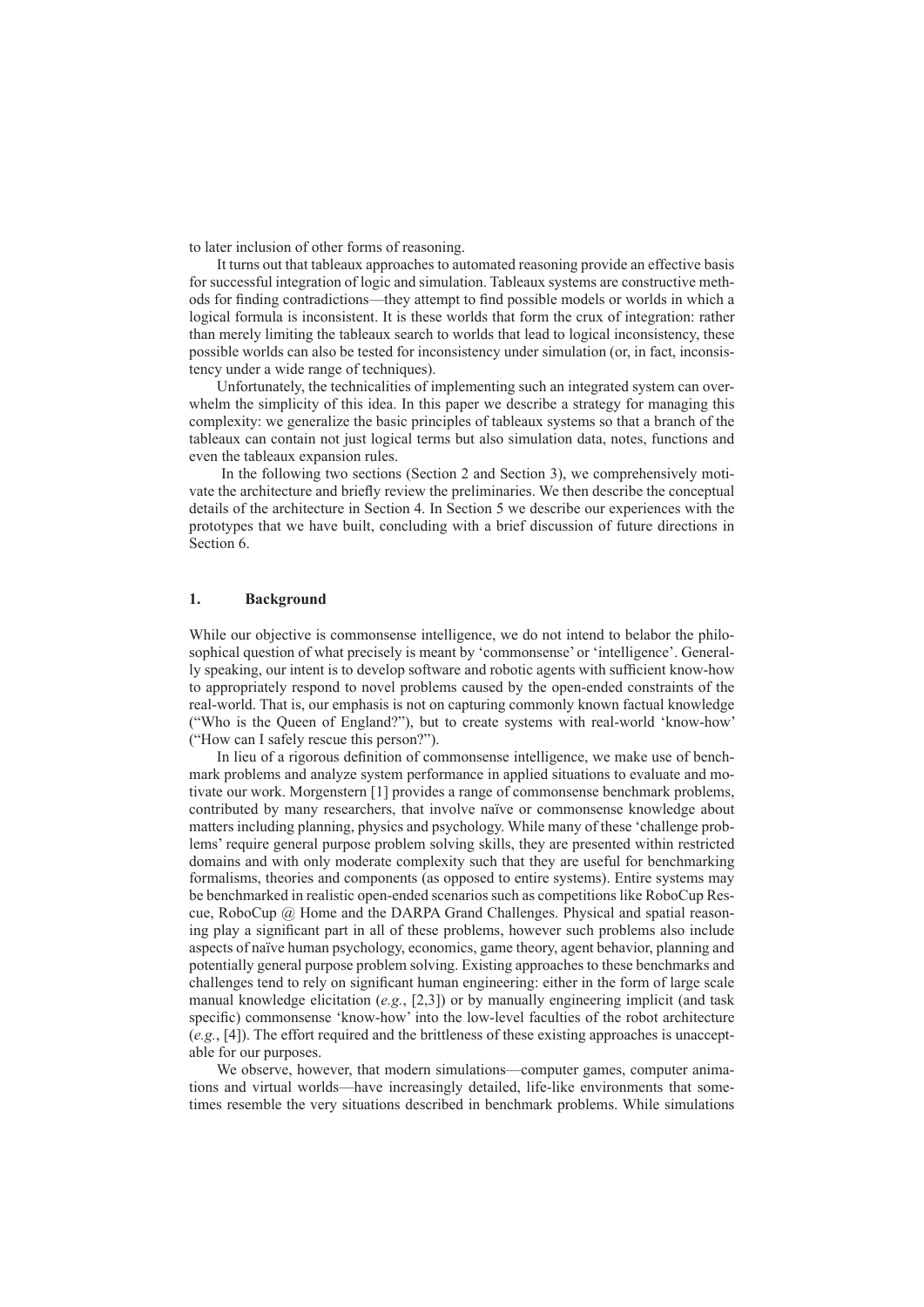are currently difficult to directly exploit as a resource for commonsense reasoning, they do present a rich resource of implicit commonsense 'know-how'. Some projects have attempted to exploit this resource indirectly [5]—placing an agent within a simulated environment to explore and learn about human settings free of the wear, cost, time and concurrency constraints of the real world. Such approaches are interesting, but are limited by progress in machine learning and the ability to automatically represent, generalize and specialize knowledge acquired from simulated experiences. In contrast, our initial objective is to *directly* exploit simulation as a representation and reasoning mechanism (rather than merely as a training environment).

Of course, with (typically) only a forward mode of reasoning and many critical limitations, simulations are not immediately useful as a mechanism for commonsense reasoning. However, in combination with a suitable automatic reasoning system for an expressive logic, these limitations can be avoided. Proof search facilities can be used to reverse the natural 'arrow of time' by postulating possible causes and then simulating to test whether the outcomes match observations. Such proof search facilities can also be expanded to generate the necessary detail to allow partially defined and unground objects to be numerically simulated, and search facilities may even be used to manage the process of converting symbolic scene descriptions into numerical simulations. Furthermore, the reasoning system can solve those sub-problems that are poorly suited to encoding in simulations, such as abstract logical deduction and random-access recall of simple factual data.

In principle, if we are integrating simulation and logic, we have many options for the choice of underlying technologies; the selection of which can have a dramatic influence on the capabilities and ease of integration of the complete hybrid system. Although it is entirely possible (and effective) to simultaneously use a range of simulation engines in the pluggable hybrid architecture we are proposing in this paper, our preference is for a single simulation platform with sufficient flexibility to model the vast range of scenarios that an agent may encounter. The Slick architecture [6]—a 'molecular' or 'ball-and-stick' approach to simulating a wide range of physical and non-physical phenomena—suits this criteria and has, in fact, been designed specifically for commonsense reasoning. Similarly, successful integration requires a reasoning mechanism that is efficient and flexible and that provides suitable 'scaffolding' upon which other methodologies may be added. Tableaux based reasoning systems are ideal in this regard: they have demonstrated efficiency as the basis of modern Semantic Web reasoners [7], and their search strategy is based on the construction of counter-models or counter-worlds to which simulations can be attached. The following section includes a brief review of both Slick simulation and tableaux based reasoning in the context of hybrid commonsense reasoning.

# **2. Preliminaries**

#### *2.1. Slick Simulation*

The Slick architecture [6] is a general purpose approach to simulation designed for commonsense reasoning systems (for related approaches see [8,9]). Slick is designed for simulating a wide range of phenomena including domains as diverse as physical solids and liquids, naïve psychology and economic behavior. In Slick, the state of a simulation is represented as a hypergraph in which every vertex and hyperedge is annotated with a frame. A set of functions perform iterative stepwise update to the state of the simulation during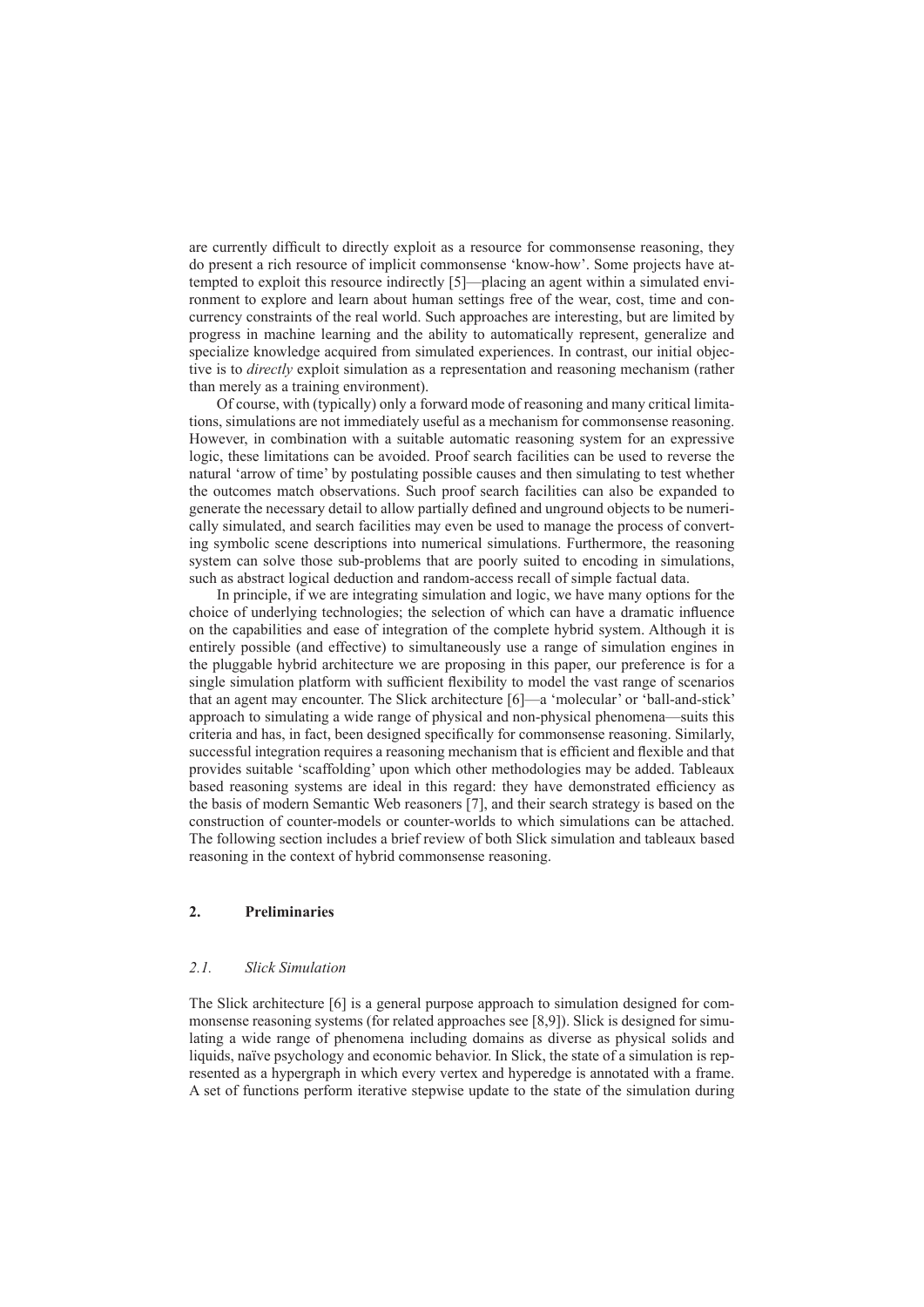

each tick of a global, adaptive<sup>1</sup> clock. With appropriate update functions and annotations, Slick can be applied to any environment where *global* behavior is governed by or can be predicted by *local* laws or rationality assumptions. For example, in the case of physical environments: the hypergraph is structured to approximate the shape of physical objects; annotations are used to describe the local physical properties of the object (the position of vertex, local weight density, local temperature, appearance, *etc.*); and update rules correspond to discrete-time variants of the laws of Newtonian mechanics. Consider Figure 1 as an example of how Slick might be used to represent a cup of coffee. **Figure 1.** Sample Entity, Join and Constraint illustrating the frame-like data structures of a Slick simulation.

Note that this method of simulation is characteristically non-symbolic. We do not need to specify how a cup of coffee behaves, but derive its behavior from the interactions and forces that occur over the simplified 'molecular' structure. That is, macroscopic properties and behaviors emerge from simple microscopic update rules, simplifying the knowledge engineering process and maximizing the generality of the technique.

We have previously demonstrated [6] how this simple architecture can be implemented in a concrete system and applied to established benchmark problems such as the Egg Cracking problem [10]. A concrete implementation of the Slick architecture includes the following three critical classes/types:

- 1. **Entity**. An annotated vertex with operations for vertex-specific parameters to be stored and retrieved by attribute name.
- 2. **Join**. An annotated hyperedge (with a set of end vertices) with operations for hyperedge-specific parameters to be stored and retrieved by attribute name.
- 3. **Constraint**. A stepwise simulation update function that queries the current simulation hypergraph and updates the annotations, in addition to possibly forking the simulation or invalidating the simulation if either multiple or no valid future-states exist.

The Slick architecture, as originally proposed, also incorporates a control language for instantiating and manipulating simulations, in addition to a database mechanism that stores generic models for instantiation and manages the relationship between abstract symbols and the simulation hyper-graph. These not only enable the integration of simulation and symbolic methods, but allow for simulations to be automatically constructed from purely symbolic queries. We will see in Section 3 that while the database and control language remain essential in a hybrid architecture, they are subsumed and generalized by the use of expressive logics.

## *2.2. Tableaux Reasoning*

The method of analytic tableaux is an approach to automatically proving (or disproving) the truth of a logical statement by searching for models or worlds in which the negation of the logical statement is satisfiable. The technique is over 50 years old but has experienced

<sup>&</sup>lt;sup>1</sup> Clock rate is variable and adapts to ensure numerical precision remains within acceptable bounds.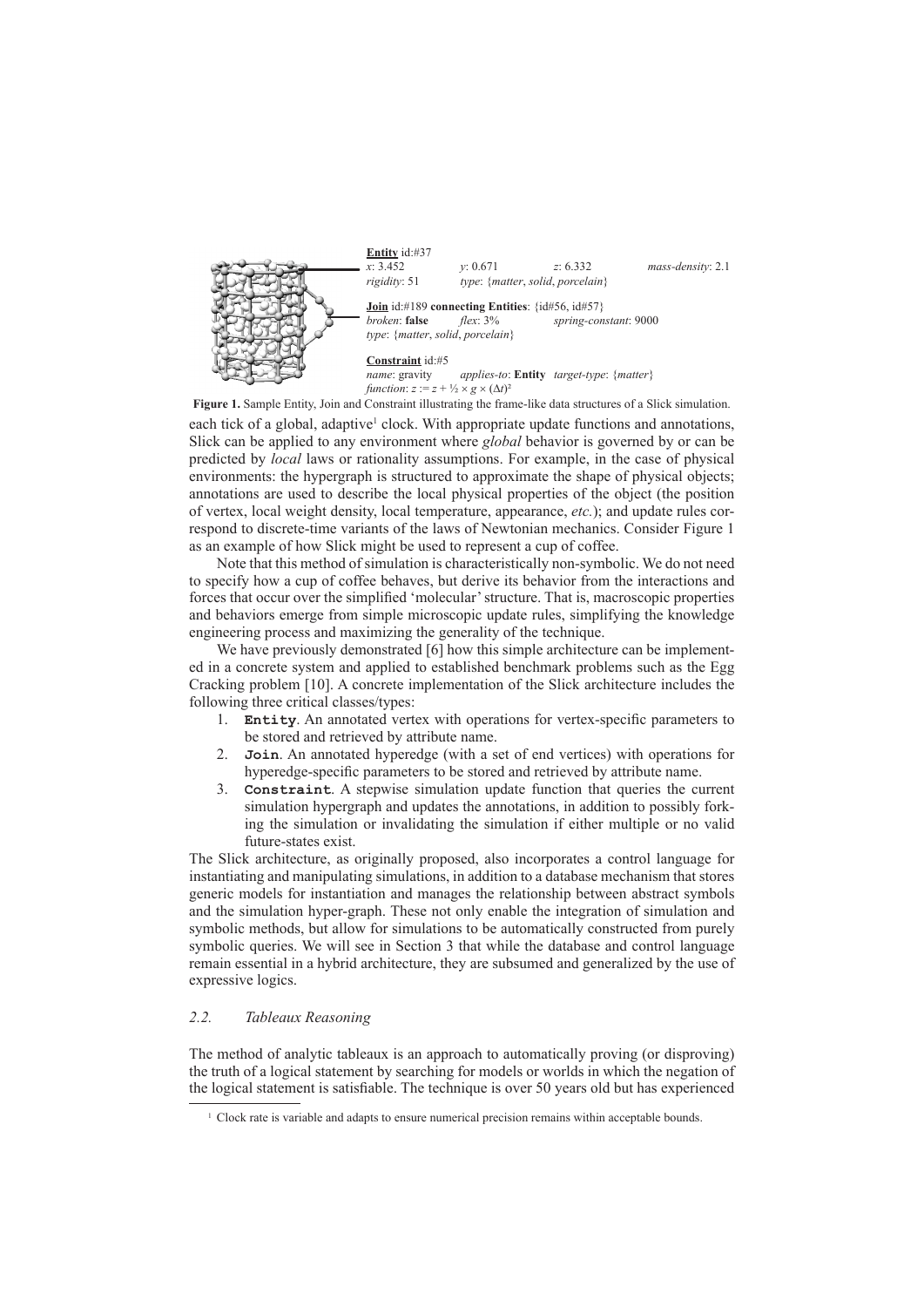|         |                                         |               |        | TUNIV II DUGIV MOIVUUA TUIVO.           |
|---------|-----------------------------------------|---------------|--------|-----------------------------------------|
|         | <b>Rule</b> Condition                   |               | Action | <b>Explanation</b>                      |
| $R1a$ : | $\{A \wedge B\}$                        | $\rightarrow$ | {A}    | (extend the branch)                     |
| $R1b$ : | $\{A \wedge B\}$                        | $\rightarrow$ | \B\    | (extend the branch)                     |
| $R2$ :  | $\{A \vee B\} \rightarrow \{A\}, \{B\}$ |               |        | (fork into two child branches)          |
| $R3$ :  | ${A, \neg A}$                           | $\rightarrow$ | *      | (close the branch due to contradiction) |

**Table 1.** Basic tableaux rules.

a recent surge in interest because of its applicability to modal logics, description logics and Semantic Web reasoning. A thorough overview of the method and applications to reasoning with propositional, first order, modal, description and other logics can be found in D'Agostino *et al.*'s (eds) handbook [11] or other standard references for formal computer science. For convenience, we present a brief review of the technique for the propositional case below.

A tableaux system is a method of proof by contradiction: it proves validity by showing that the negation of a formula is unsatisfiable. The method works by updating a tree structure whose nodes are labeled with logical formulae. The algorithm starts with a negated formula as the root of a tree and repetitively applies a set of update rules that close or expand branches of the tree as appropriate. The basic algorithm is simple: when a branch contains a disjunction, the branch is forked into two child branches corresponding to each of the disjuncts; when a branch contains a conjunction, each conjunct is added to the leaf of the branch. The effect is that a formula is converted into a tree where the parent-child relationship can be read conjunctively and the sibling relationship can be read disjunctively. Because the parent-child relationship is read conjunctively, we look along branches (paths from the root to a leaf along the ancestor/descendent axis) for contradiction. If every branch contains a contradiction, then there is no consistent counter-model and therefore the original un-negated formula must be valid. The update rules of this basic algorithm are summarized in Table 1.

The following example illustrates how the tableaux method is used to reason that  $((a \lor b) \land \neg a) \Rightarrow b$  is universally valid.

To show that  $((a \vee b) \wedge \neg a) \Rightarrow b$  is valid, we negate it:  $\neg((a \vee b) \wedge \neg a) \Rightarrow b$ ), simplify to negation normal form:  $(a \vee b) \wedge \neg a \wedge \neg b$ , and then place it at the root of a tree. We then attempt to show that this negated formula at the root of the tree is unsatisfiable by applying the basic tableaux rules until all branches can be closed. Figures 2a–2c illustrate the results of the iterative rule application.

A contradiction can be seen along the left-hand branch of the completed tableau: node 5 is an ancestor of node 6 so should be read conjunctively, however  $-a$  and *a* obviously

|                |                            | $(a \vee b) \wedge \neg a \wedge \neg b$ Given |                                                               |  |  |                         |            |                            | $(a \vee b) \wedge \neg a \wedge \neg b$ Given |                |  |
|----------------|----------------------------|------------------------------------------------|---------------------------------------------------------------|--|--|-------------------------|------------|----------------------------|------------------------------------------------|----------------|--|
| $\overline{2}$ | $(a \vee b) \wedge \neg a$ |                                                | Rule: $R1a(1)$                                                |  |  |                         |            | $(a \vee b) \wedge \neg a$ |                                                | Rule: $R1a(1)$ |  |
|                |                            | R <sub>1</sub> a on the first node)            | <b>Figure 2a.</b> Tableau after the first step (applying rule |  |  | 3                       | $\neg b$   |                            |                                                | Rule: $R1b(1)$ |  |
|                |                            |                                                |                                                               |  |  | $\overline{\mathbf{4}}$ | $a \vee b$ |                            |                                                | Rule: $R1a(2)$ |  |
|                |                            | $(a \vee b) \wedge \neg a \wedge \neg b$ Given |                                                               |  |  |                         | $\neg a$   |                            |                                                | Rule: $R1b(2)$ |  |
|                | $(a \vee b) \wedge \neg a$ |                                                | Rule: $R1a(1)$                                                |  |  | $a$ Rule: R2(4)         |            |                            | b                                              | Rule: $R2(4)$  |  |
| 3              |                            |                                                | Rule: $R1b(1)$                                                |  |  | * Rule: $R3(5,6)$       |            |                            | $*$                                            | Rule: R3(3,8)  |  |
|                |                            |                                                |                                                               |  |  |                         |            |                            |                                                |                |  |

**Figure 2b.** Tableau after the second step (applying rule R1b on the second node).

**Figure 2c.** Completed tableau for  $((a \lor b) \land \neg a) \Rightarrow b$ (reached after eight steps).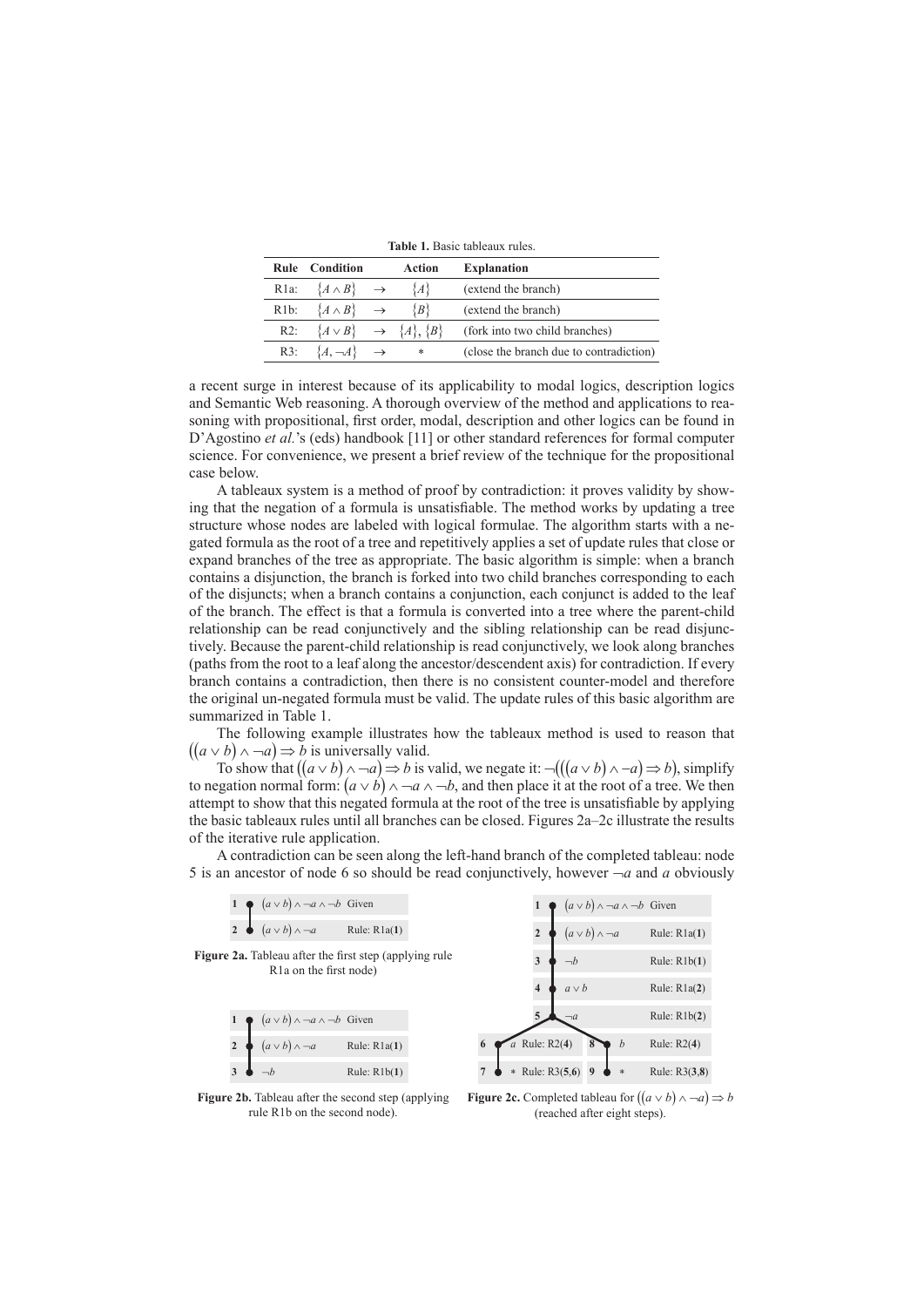

**Figure 3.** Completed tableau for  $(a \vee b) \Rightarrow a$ .

form a contradiction. Similarly, node 3 is an ancestor of node 8 and when read conjunctively, trivially forms a contradiction. All branches are contradictory and closed, therefore the original formula is valid.

Similarly, consider the effect if we begin with a formula that is not valid, such as:  $(a \vee b) \Rightarrow a$ . We first negate it:  $\neg((a \vee b) \Rightarrow a) \equiv (a \vee b) \land \neg a$ , and apply the tableaux rules, then we obtain a completed tableau per Figure 3.

A contradiction can be seen along the left-hand branch: node 3 (*a*) is an ancestor of node  $4(-a)$  so they should be read conjunctively, but are in contradiction. The right-hand branch, however, remains open with neither contradictions nor the possibility of applying a rule (without repeating). In fact, the right-hand branch (when read conjunctively) is a counter model for our original formula:  $(a \vee b) \Rightarrow a$  does not hold when we have  $\neg a$  and *b*. The tableaux method is an efficient way of searching for such counter models.

We have assumed conversion into negation normal form (NNF) and the three operators ∧, ∨ and ¬. However, by extending the tableaux system with rules for NNF conversion, it is possible to accept any formula of propositional logic. Through the addition of yet further rules (and additional types of structures), a range of other operators and logics can be supported [11].

We have provided only a brief overview, ignoring a range of issues concerning rule selection, search strategy, heuristics and optimizations, quantification and modalities, cycles, managing repeated rule application, completeness, correctness and the complexities of undecidable logics (such as first order logic). While these matters are highly significant in any domain, including applications for commonsense reasoning, we have not yet had the opportunity to comprehensively consider every issue but have designed a system that through configurability (and modularity) of tableaux rules, meta-strategies and data-types remains agnostic to the particulars of a given tableaux algorithm. However, the critical observation here is that tableaux systems can be made very efficient, can support a wide range of logics and, as we will see in the following section, elegantly interface with other forms of 'reasoning' such as simulation.

#### **3. Integration**

In combining simulation and logic, we hope to create a system greater than merely the sum of its two parts. In combination, the two have the capability for a powerful union: logic unlocks the full potential of the implicit 'know-how' in simulations, and simulation dramatically enhances the capabilities and real-life applicability of logic. However, in creating a hybrid system we must carefully address the mismatch between paradigms and the inherent increase in complexity that the integration introduces. Furthermore, our goal is to create an open-ended system that can admit other technologies and thereby develop sophistication over time. Aside from our primary motivation of creating systems with greater commonsense awareness, we are therefore guided by three important design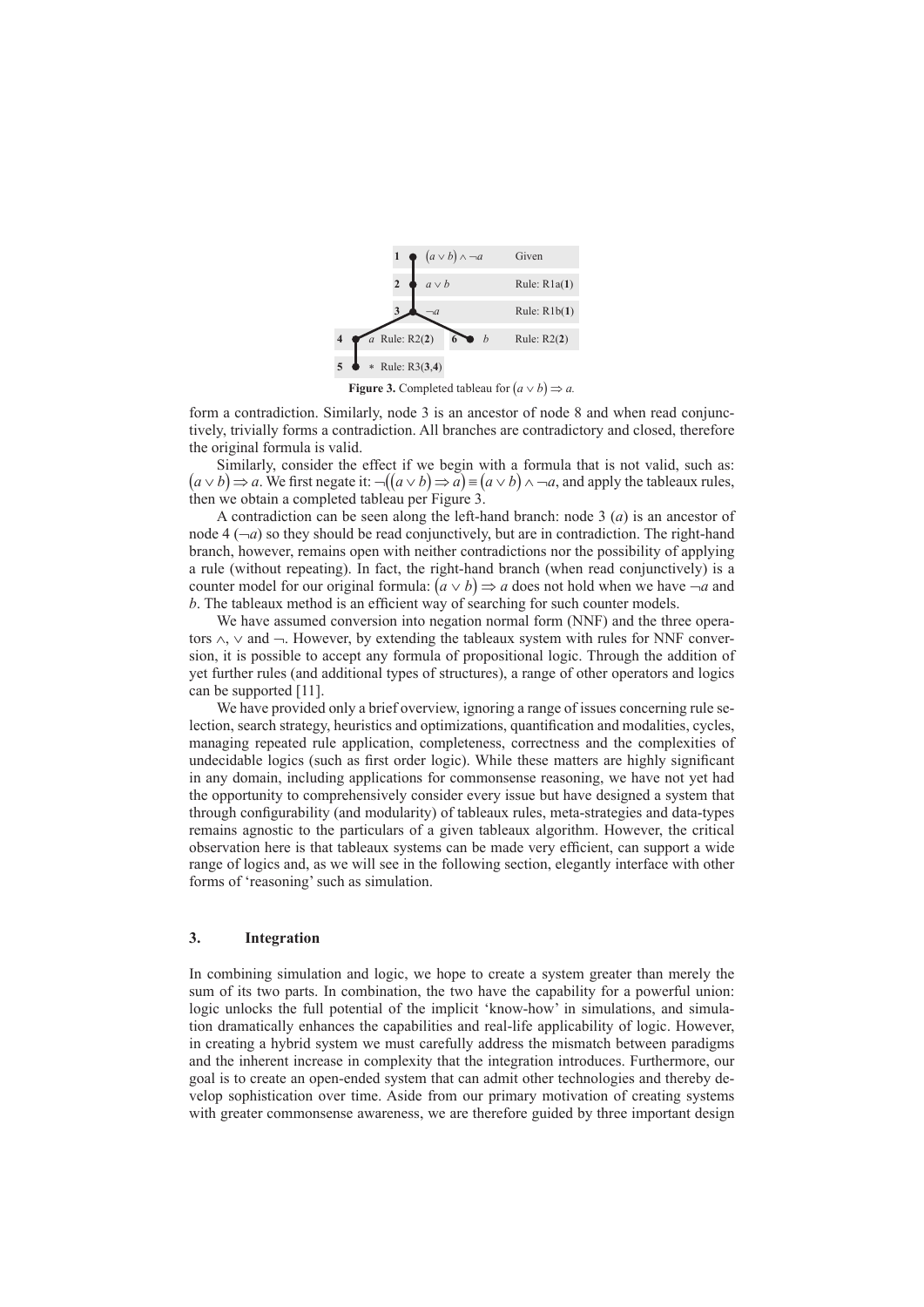objectives: cohesion, simplicity and open-endedness. Cohesion is achieved by using a well defined interface between tableau reasoning and simulation, described in Section 3.1. This interface is implemented using highly regularized data-structures, described in Section 3.2, that maximize simplicity and open-endedness.

## *3.1. Tableaux-Simulation Interface*

Clear semantics assist in maximizing the cohesion in the integration of simulation and tableaux based reasoning. Without a clear and unifying abstraction, the mapping between paradigms can be highly convoluted, requiring complex ad-hoc code to monitor, analyze and translate data-structures and data-updates between representations. Instead, a single, well-defined coupling is preferred, such as with the concept of possible worlds.

Both simulation and tableaux reasoning can be seen as processes concerned with dividing and subsequently 'closing' the space of possible worlds. In tableaux-based reasoning systems, broad regions of the space of possible worlds are divided and closed by restrictions with logical prepositions. Simulations, in contrast, work only on narrowly defined spaces of possible worlds, but also ultimately divide and 'close'. This correspondence forms the basis of our integration strategy, and is more clearly illustrated by way of example. Consider the following problem:

> *A commonsense enabled real-estate matching system knows that John values his time but doesn't have a car: he cycles or catches a bus depending on the weather. A convenient home is less than 15 minutes by bus (60km/hour) and by bicycle (12km/hour) from his workplace. We want to know whether a home 3km from work or 4km by the bus's circuitous route is convenient.*

We assume a hybrid system, constructed from simplified components:

- A tableaux reasoner using rules for unquantified predicate logic, equality  $(=)$ , simple relations of order  $\left\langle \leq,\leq\right\rangle$  and a rule for expanding a predicate from its definition  $(≡)$ .
- A simple numerical 'simulation' of the process of commuting to work via different mechanisms. For illustrative purposes we use the highly simplified and abstracted simulation of Figure 4.

In the context of this system, we might then encode the sample problem as the logical formula  $(bus \lor bike) \Rightarrow conv$ , where *bus* = *speed*=60  $\land$  *distance*=4, where *bike* = *speed*=12  $\land$  *distance*=3 and where *conv* = *duration* ≤15.

We negate the formula and convert it to negation normal form:  $(bus \vee bike) \wedge \neg conv,$ and apply the tableaux rules until no more rules can be applied (*i.e.*, the tableau has 'stalled'), resulting in the tableau of Figure 5a. Since open branches remain, we attempt simulation: each branch is read as a narrowly defined space of possible worlds, and the simulation engine is accordingly invoked on each branch. Doing so expands the tableaux with the output of the simulation engine per Figure 5b.

| Inputs                         | speed, distance                                           |  |  |  |  |  |  |
|--------------------------------|-----------------------------------------------------------|--|--|--|--|--|--|
| <b>Outputs</b> <i>duration</i> |                                                           |  |  |  |  |  |  |
|                                | <b>Algorithm</b> set $x := 60 \times distance \div speed$ |  |  |  |  |  |  |
|                                | return x as duration                                      |  |  |  |  |  |  |

**Figure 4.** Simplified simulation algorithm. Note that while highly simplified, this algorithm has similar constraints to real-life simulations: the inputs are assumed to be numerical and fully specified; and the algorithm can only be used in the 'forward' direction (that is, it cannot be directly used to compute speed, given the duration and distance).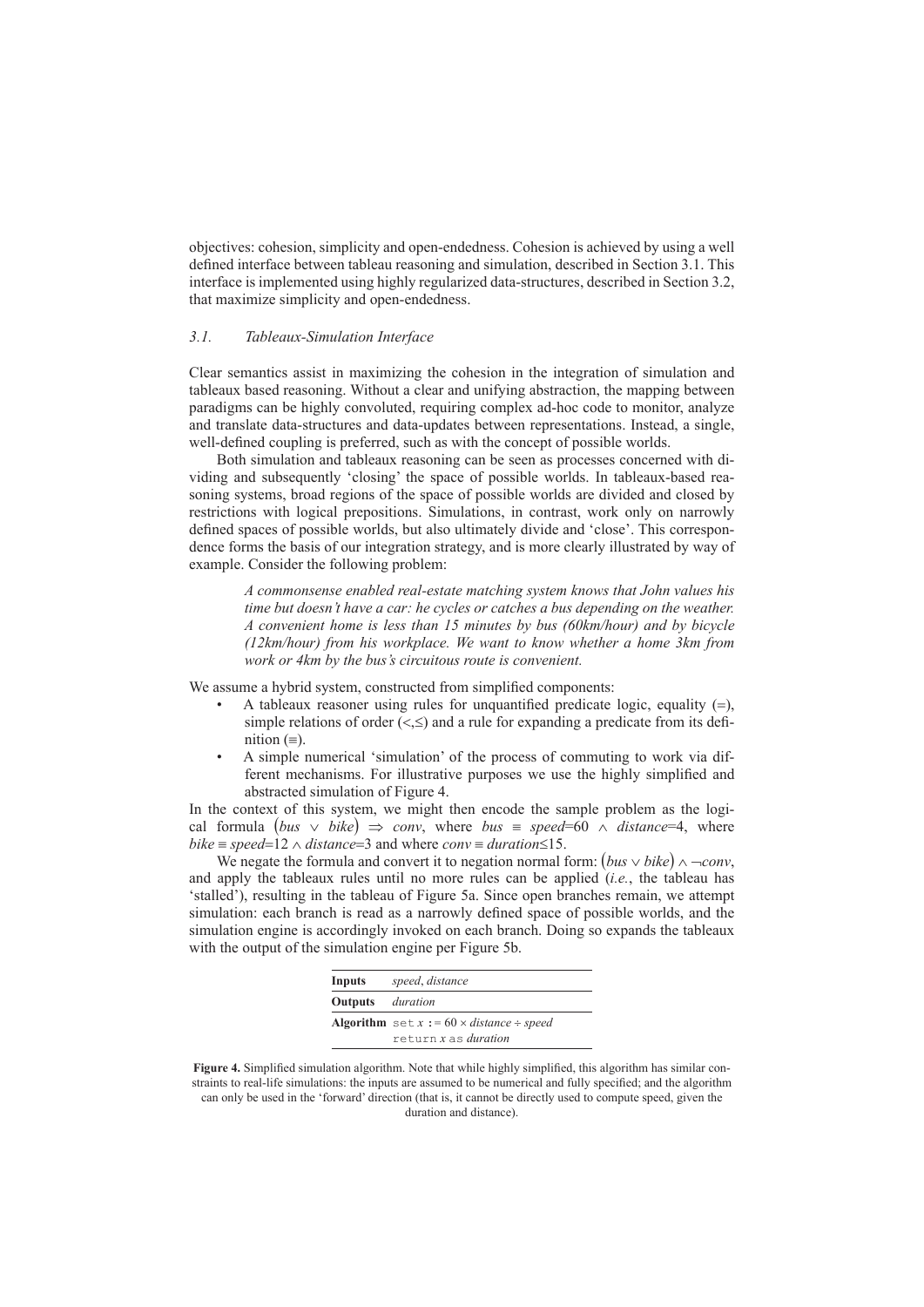

Finally, we can revert back to the tableaux rules, and close both branches using the contradictions that occur with *duration* in nodes 4 (*duration* > 15) and 7 (*duration* = 4) in the left-hand branch and in nodes 4 (*duration* > 15) and 7 (*duration* = 15) in the righthand branch. Because all branches can be closed, we have proven the original query: (*bus* ∨ *bike*) ⇒ *conv*, and have therefore shown the house to be 'convenient'.

The general execution strategy of the *Comirit* hybrid system follows exactly this process of alternating tableaux rule application and simulation. However, practical complexities are introduced by the non-determinism that we have left implicit. It is often possible to apply both simulation and tableaux rules at any given point in time, and there may in fact be multiple applicable tableaux rules for the tableaux system. Sophisticated heuristics may be developed to guide the execution strategy—our research prototypes generate simple cost-estimates and select based on a greedy cheapest-first strategy, but more mature techniques such as a measure of expected benefit could be used. In the following section we outline the generic architecture which allows for pluggable replacement of selection strategies.

Integrating Slick simulation into this framework presents its own challenges. A Slick simulation has potentially millions of outputs—the value of every attribute of every Entity or Join at every point in time—including these as logical terms in the tableau would incur significant computational and memory costs for little benefit. Instead, additional *linking Constraints* are added to the Slick simulation to manage the connection between symbolic and 'molecular' attributes of objects: at each tick of the clock, they calculate the state of an object in aggregate over its 'molecular' representation and generate corresponding abstract symbolic terms for inclusion in the tableau. For example, an 'object broken' *linking Constraint* might report that an object is broken at a given point in time if any of its Joins have 'snapped' at that time. Such constraints can be added to every simulation, however for further performance gains, it suffices to use a simple strategy of only including the *linking Constraints* if they appear to be relevant (that is, the Constraint is only active if its output symbols are referenced by logical terms in the tableau). Such performance optimizations are valid because a simulation can be restarted and executed multiple times to generate necessary values for the tableau if a missing Constraint is later deemed to be relevant.

Finally, tableaux methods are not only applicable to true/false theorem proving—they may be used for query answering. By allowing unification during rule application and unground Prolog-style variables, a tableau can generate output in the form of variable bindings. Syntactically, this is achieved by including a query term in the right-hand side of an implication. For example, if we have a wff,  $F(x)$  that constrains the value of x, we can discover the legal values of *x* by posing a query  $F(x) \Rightarrow x = \mathbf{X}$ , where **x** is an unground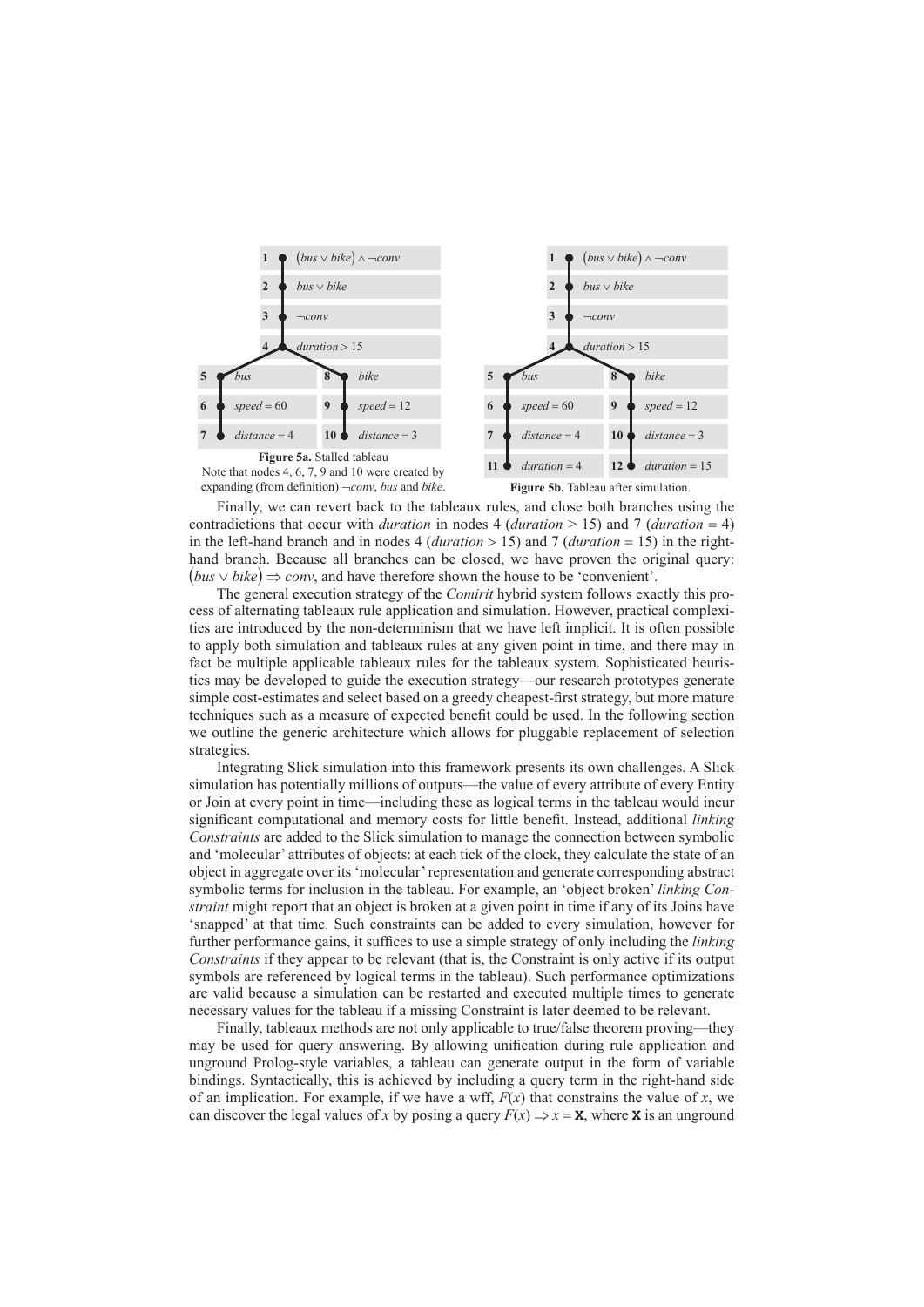Prolog-style variable. When this formula is negated and converted into negation normal form, the tableau will contain query term  $x \neq x$  that will allow the branch to be closed by unification of **X** in the contradiction rule with the true assignment for *x*.

# *3.2. Data-Structure Regularity*

Combining the two reasoning strategies in a flexible hybrid system requires a large range of data structures and therefore introduces the data management challenge of maintaining internal and mutual consistency. A selection of some of these data structures follow:

**Deductive Data Structures.** Logical terms, tableaux, Slick molecular representations, database/external-procedure backed predicates.

**Strategic Data Structures.** Heuristic information and scores, search queues, work queues.

**Supportive Data Structures.** Cached data, indexes.

**Configuration Data.** Currently active heuristics, tableau rules, simulation 'laws', metastrategy.

A systematic approach is required, and this can be found by applying object oriented design principles and through the unification of all reasoner state into a single repository.

We generalize the unit of integration—a space of worlds—into a collection object. This collection, known as a **WorldSpace**, corresponds to both a branch of a tableau and an instance of a simulation. A **WorldSpace** has three major operations—division (forking), expansion (addition) and closure—corresponding to the tableau operations for disjunction, conjunction and contradiction. Aside from meta-strategy, *all* state and configuration is stored within a **WorldSpace**.

A set of **WorldSpace**s are grouped into a collection known as a **Problem**. Each query is initially represented by a single **Problem** with a single **WorldSpace** containing the query formula and configuration. The system then uses tableaux rules and simulation to reason about the **WorldSpace**; dividing, expanding and closing until all **WorldSpace**s are closed or no further progress can be made. Aside from a list of current **WorldSpace**s, the only system state stored in a **Problem** relates to meta-strategy: the processes of selecting a focus **WorldSpace** and interpreting the final state of the **Problem**. While focus selection has little impact on the theoretical capabilities of the hybrid system, it has great computational significance. Focus selection drives the high-level search across **WorldSpace**s. For example, a stack based focus selection strategy results in depth first search, a queue based focus selection results in breadth first search, and a priority queue may be used for heuristic, best-first or A\*-style searching.

The key to minimizing the complexity of the system, and yet allowing significant modularity and extensibility lies in the regularization of all state and data. Rather than storing tableau rules, heuristic scores, simulation configuration and simulation state in separate linked data structures, they are all stored as terms in the tableau. That is, a tableau branch (a **WorldSpace**) can contain not only logical terms, but a wide range of objects all implemented as subclasses of the class **Node**. Such objects include: simulation objects such as **Entity**, **Join** and **Constraint**; logical objects such as **Term** and **Binding**, dynamic objects such as **Function** and **Task**; and book-keeping objects such as **Note**. In this setting, the tableaux algorithm is generalized so that in each step a branch is searched for not just matching logical terms, but also the appropriate rules to apply. In fact, the tableaux algorithm is itself stored within a **WorldSpace** as a dynamic object—as a **Function**.

Reasoning within a given **WorldSpace** follows a simple interpretation process. When a **Node** is added to a **WorldSpace**, the **WorldSpace** is searched for **Functions** with matching parameter lists. These **Functions** are then invoked to either perform triv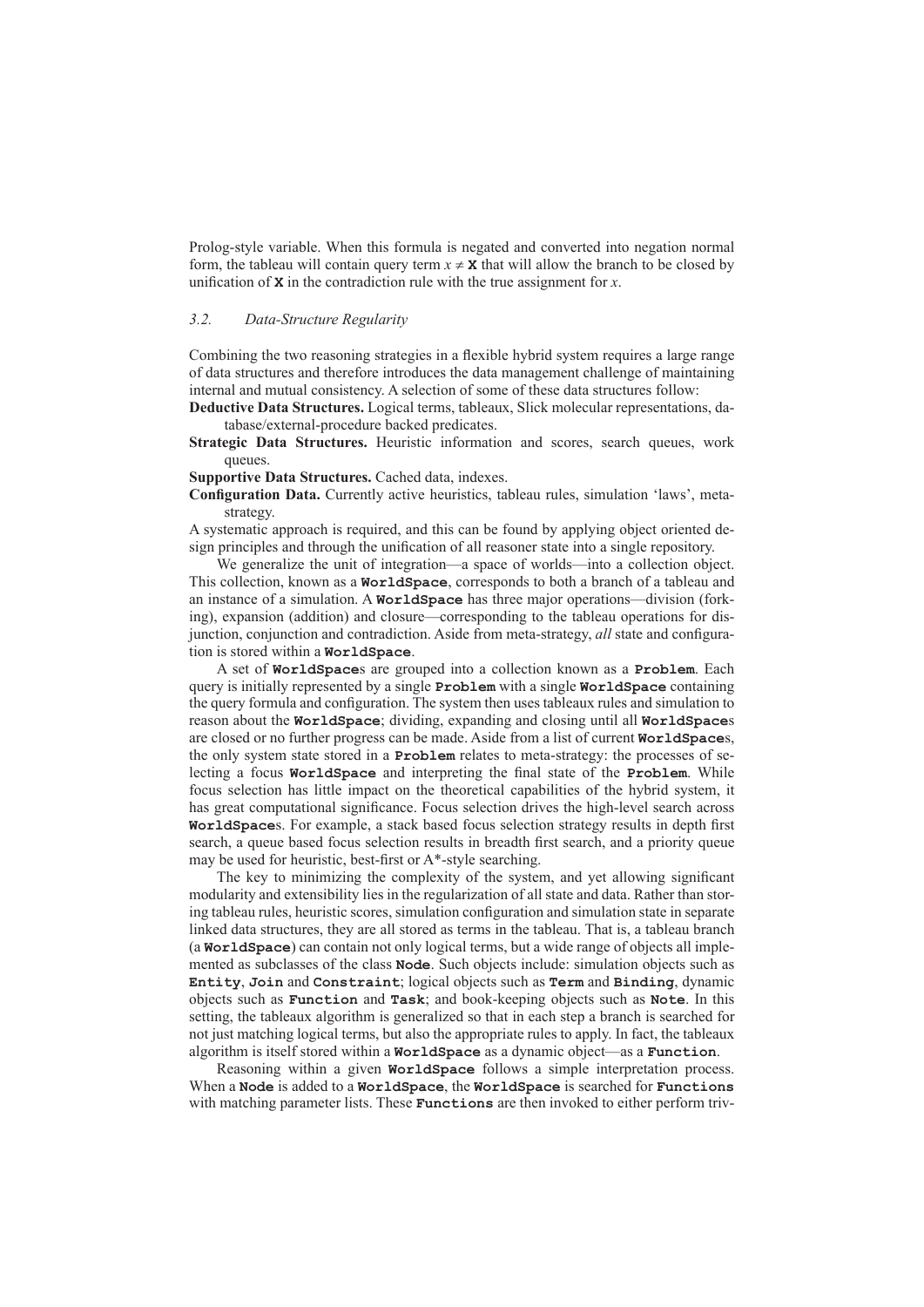ial state updates or to generate **Task** objects that are in turn added to the **WorldSpace**. Because **Task** objects also extend **Node**, the creation of a **Task** can result in a cascade of **Function** calls to perform other minor state updates (such as setting priority) or create new **Task**s. When focus is eventually given to a **WorldSpace**, a **Task** (or set of **Task**s) is chosen from the **WorldSpace** based on the priority of the **Task**, and subsequently executed. The typical execution process is illustrated in Figure 6.

A **WorldSpace** begins as an empty collection. It is initialized by adding (one-byone) an appropriate set of **Function**s for reasoning. The query term is then added to the collection as a **Term** (extending **Node**), resulting in a cascade of new **Task**s, that drive the division, expansion and closure of the **WorldSpace**, the creation of new **Node**s and in turn the ongoing creation of new **Task**s. When all **Task**s have been exhausted, the system attempts to execute any remaining 'default' **Function**s (*i.e.*, parameterless functions), and if they in turn are unable to make progress, the branch is deemed to have stalled (*i.e.*, no further progress can be made).

Within this architecture, tableau based reasoning is implemented by a **TableauxReasonerFunction** that responds to logical **Term**s. When a **Term** is added, it is deconstructed and an appropriate division/extension action is chosen and created as a new **Task**.

Simulation-based reasoning is made possible by a set of **Function**s that recognize **Term**s that constrain the state of a simulation. If, for example, a **Term** stating that *x isa Coffee-Mug* is inserted into a **WorldSpace**, then a **SimulationConstructorFunction** will expand the **WorldSpace** with new **Entity**s and **Join**s appropriately describing the shape of a *Coffee-Mug*. When no further progress can be made using other reasoning methods, a **SimulatorFunction**, implemented as a 'default' **Function** is executed, creating a new **Task** that will apply every **Constraint** object (*i.e.*, every physical law) in the **WorldSpace** to every **Entity** and **Join** in the **WorldSpace**. While we have not done so, other forms of simulation can be integrated using an identical process.

A range of other reasoning modes are also possible. Some of the modes that we are currently using are described below:

- Heuristics and prioritization are implemented by **Function**s that compute a cost or expected benefit and update the priority of **Task**s when either the **Task** is added (*i.e.*, before they are executed) or in response to the addition of other kinds of objects to the **WorldSpace**.
- Methods of informal default reasoning are implemented in two ways: as **Function**s that generate plausible extensions in response to the addition of logical terms; and 'default' (parameter-less) **Function**s that generate assumptions



**Figure 6.** Typical execution/interpretation process for a **WorldSpace**.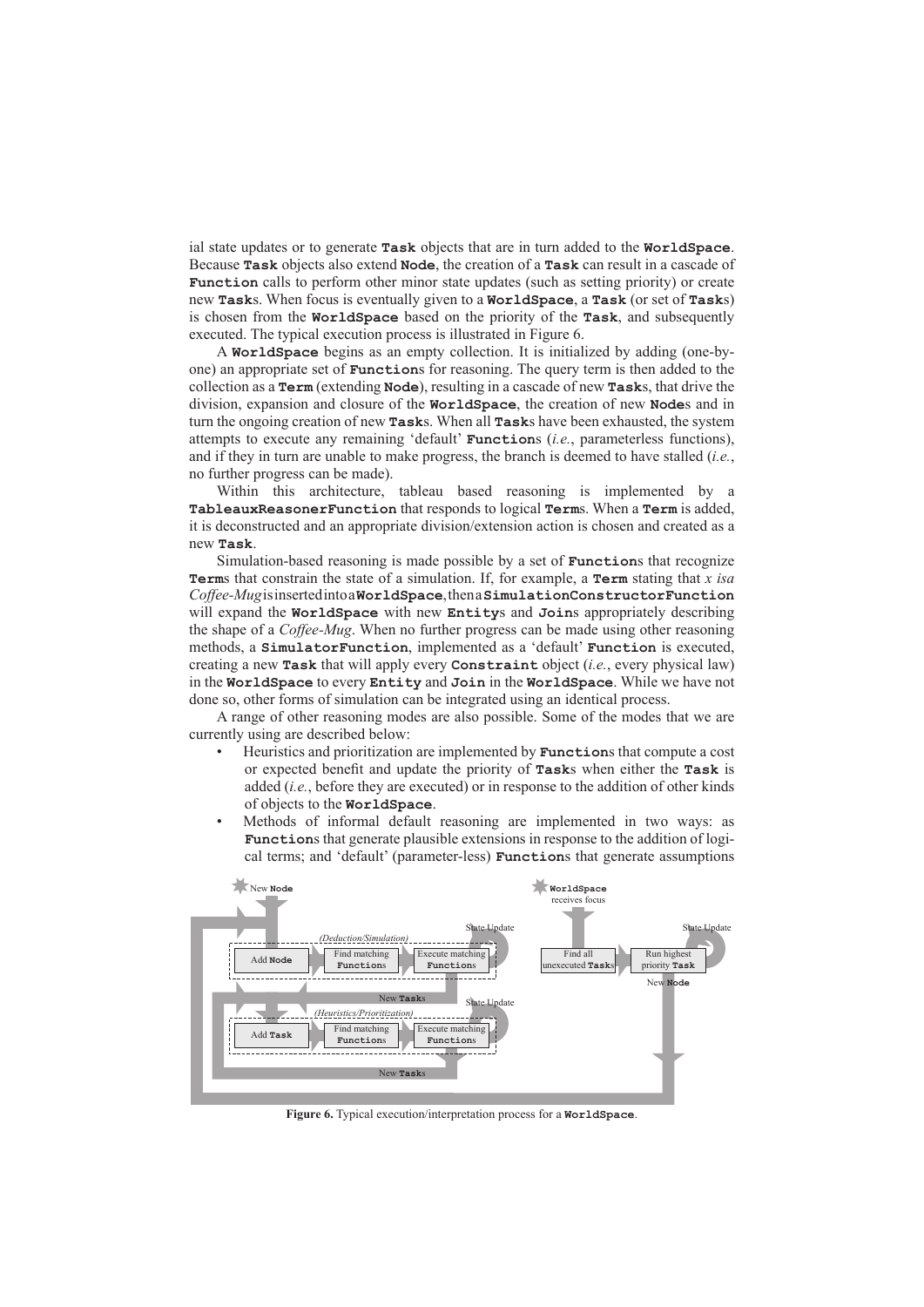when ordinary logical deduction has stalled.

- Search *within* a problem space is implemented by 'default' **Function**s that generate **Task**s to divide a **WorldSpace** into a covering set of mutually exclusive conditions.
- Database-driven predicates and 'abbreviated' expressions are implemented as Functions that respond to the addition of a **Term**, invoking external routines that test the new **Term** or generate expanded forms for addition into the **WorldSpace**.

## **4. Results and Discussion**

This architecture is the culmination of our experiences in integrating simulation and logical reasoning in novel combinations; and the only architecture in our experience that so elegantly achieves cohesion, simplicity and open-endedness. We are currently exploring and implementing different logics, simulation laws and heuristics to maximize the usefulness of the system.

The best way to illustrate the full power of this approach is through example. Consider a simple benchmark-style challenge of a reasoning whether it is better to use a slow action or fast action to move a cup of coffee. We can pose the problem as a logical formula (using □ as the modal 'always' operator):

 $problem \equiv$ <br> $\left( \begin{array}{c} \text{arbit} \\ \text{arbit} \end{array} \right)$   $action = fast-move(x)$  $\left(\begin{array}{c}\n \text{(action = slow-move(x)} \vee \text{ action = fast-move(x)} \\
\wedge x \text{ is a } Mug \wedge x \text{ contains } \text{Coffee} \wedge y \text{ is a } \text{Table } \wedge x \text{ on } y \\
\wedge \text{ standard-physics } \wedge \text{ can-assume-defaults}\n\end{array}\right) \Rightarrow \Box(\neg \text{mess } \wedge \neg \text{damage})$ 

Alternately, we might pose the problem as a query to discover an appropriate action: (*i.e.*, *problem*  $\Rightarrow$  *action* = **A**).

Given this query, the system builds a tableau with two branches corresponding to the two possible actions. In both branches, the *x isa Mug* and *x contains Coffee* are expanded into a set of **Entity**s and **Join**s; the *standard-physics* term is expanded into a set of **Constraint**s corresponding to the laws of physics; and the *can-assume-defaults* is expanded into **Function**s that generate feasible placements, in 3D space, for objects such as the *Table* and the *Mug*. A 3D rendering of the mid-action state of the two branches can be seen in Figure 7.

In the right-hand branch we have a contradiction caused by the *mess* generated in the simulation and the ¬*mess* constraint of our original query. The conclusion that our hybrid reasoner draws is that the preferred action is to use the *slow-move* action on the cup of coffee.



**Figure 7.** Mid-action 3D rendering of the two tableau branches in the coffee cup action selection problem.